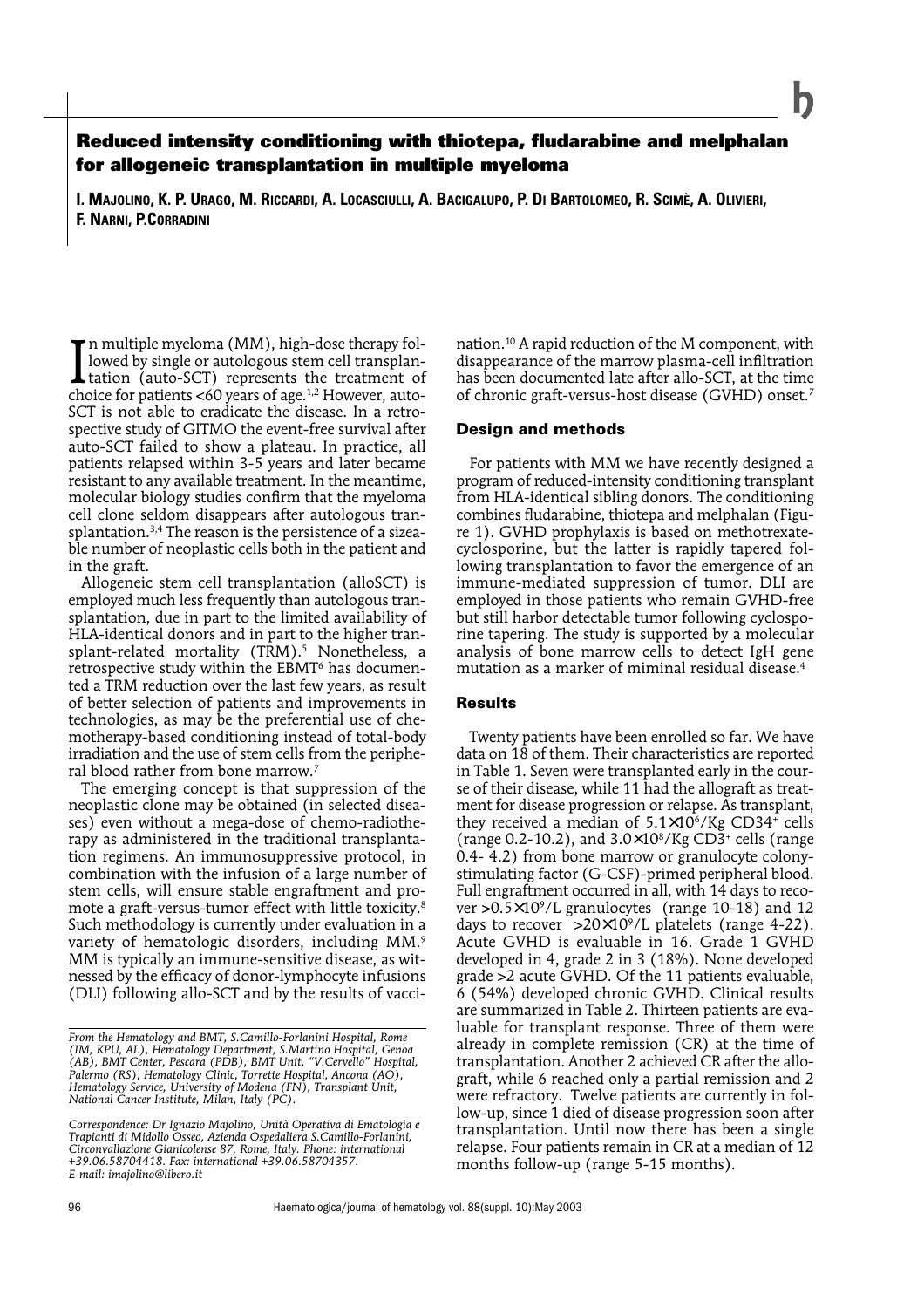

# MM reduced dose conditioning for MM

Design of the protocol.

#### Table 1. Patients' characteristics.

| Patients (No.)                       | 18                |
|--------------------------------------|-------------------|
| Age (years)                          | median 53 (21-64) |
| Disease phase<br>early<br>advanced   | 7<br>11           |
| Previous autotransplant (No.)        | 10                |
| Time from diagnosis to allo (months) | median $8(3-66)$  |

# **Conclusions and comments**

The preliminary results of the present protocol show that reduced-intensity conditioning with fludarabine, thiotepa and melphalan is well tolerated even in patients who have a long disease history or who have had previous autograft(s). In fact, no patient died of transplant-related com-

#### Table 2. Clinical results.

|                                      | No. patients   |
|--------------------------------------|----------------|
| Evaluable                            | 13             |
| In CR at transplantation             | 3              |
| Evaluable for response to transplant | 10             |
| <b>CR</b>                            | $\overline{2}$ |
| PR                                   | 6              |
| <b>NR</b>                            | 2              |
| In CR following transplantation      | 5(38.4%)       |
| In follow-up                         | 12             |
| Continuous CR                        | 4              |
| Relapse                              | 1              |
| Death                                | 1              |

plications. For this reason this scheme seems to be applicable also in elderly patients, or when comorbidities would discourage the use of transplantation.

In terms of GVHD, our experience is encouraging. Acute GVHD  $\geq$  grade 2 occurred in less than 20% of patients and we did not observe grade 3 or 4. Chronic GVHD is expected to occur in